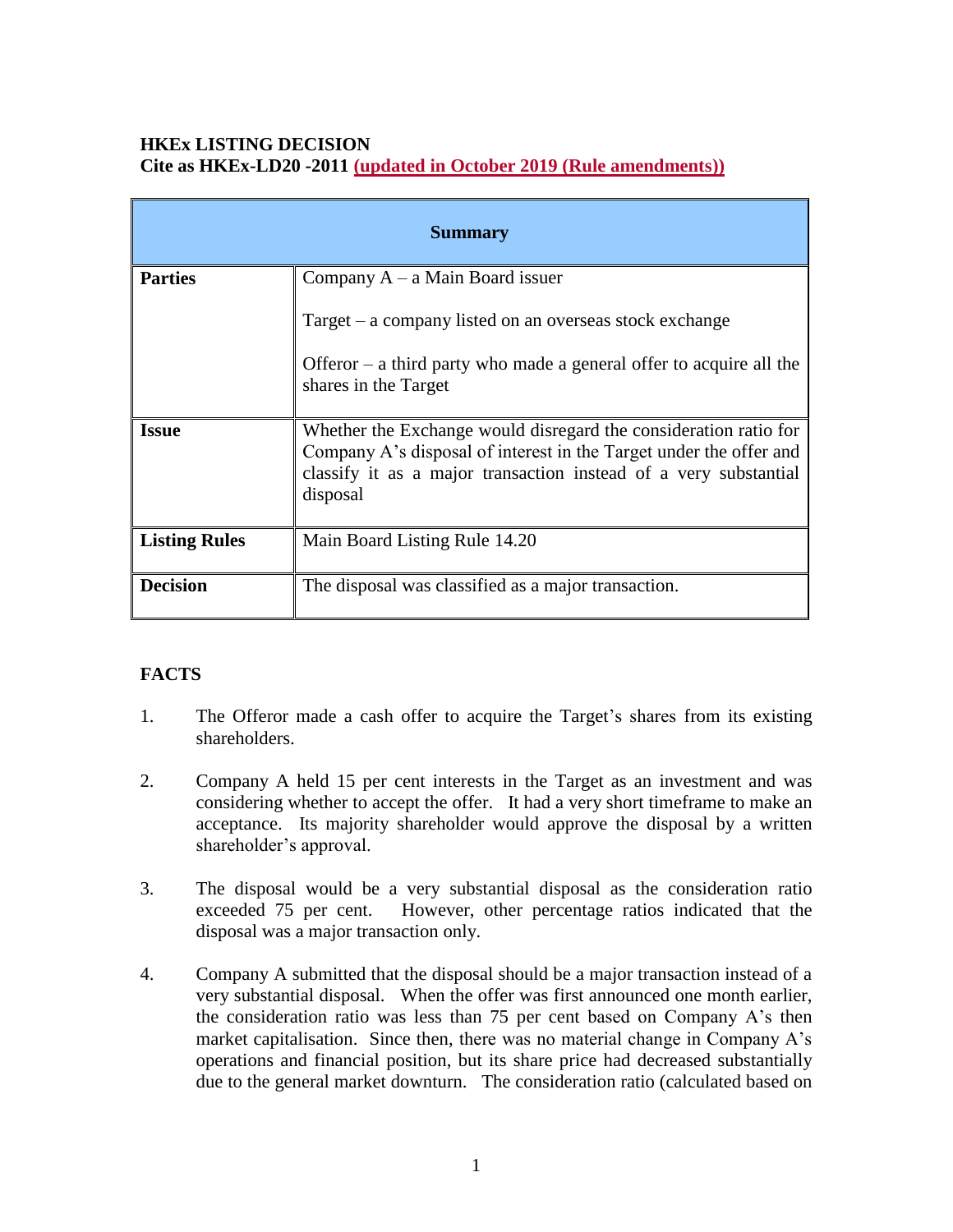its latest market capitalisation) became substantially larger than the other percentage ratios. It considered the consideration ratio was anomalous.

### **APPLICABLE LISTING RULES OR PRINCIPLES**

5. Rule 14.01 states that:

This Chapter deals with certain transactions, principally acquisitions and disposals, by a listed issuer. …

6. Rule 14.07(4) provides the calculation of a consideration ratio as follows:

the consideration divided by the total market capitalisation of the listed issuer. The total market capitalisation is the average closing price of the listed issuer's securities as stated in the Exchange's daily quotations sheets for the five business days immediately preceding the date of the transaction (see in particular rule 14.15); and

7. Rule 14.20 provides that:

the Exchange may, where any of the calculations of the percentage ratios produces an anomalous result or is inappropriate to the sphere of activity of the listed issuer, disregard the calculation and substitute other relevant indicators of size, including industry specific tests. The listed issuer must provide alternative tests which it considers appropriate to the Exchange for consideration.

#### **ANALYSIS**

- 8. Chapter 14 governs an issuer's transactions, including acquisitions or disposals of assets having material impacts on its financial position.
- 9. Rule 14.07 sets out five percentage ratios for assessing the impact of a transaction on an issuer. They form the basis for classifying the transaction which determines whether the transaction is subject to any disclosure and/or shareholders' approval requirements under Chapter 14.
- 10. The consideration ratio measures the materiality of a transaction by reference to the issuer's latest market capitalisation. It is an important size test as it takes into account the issuer's size at the time of the transaction.